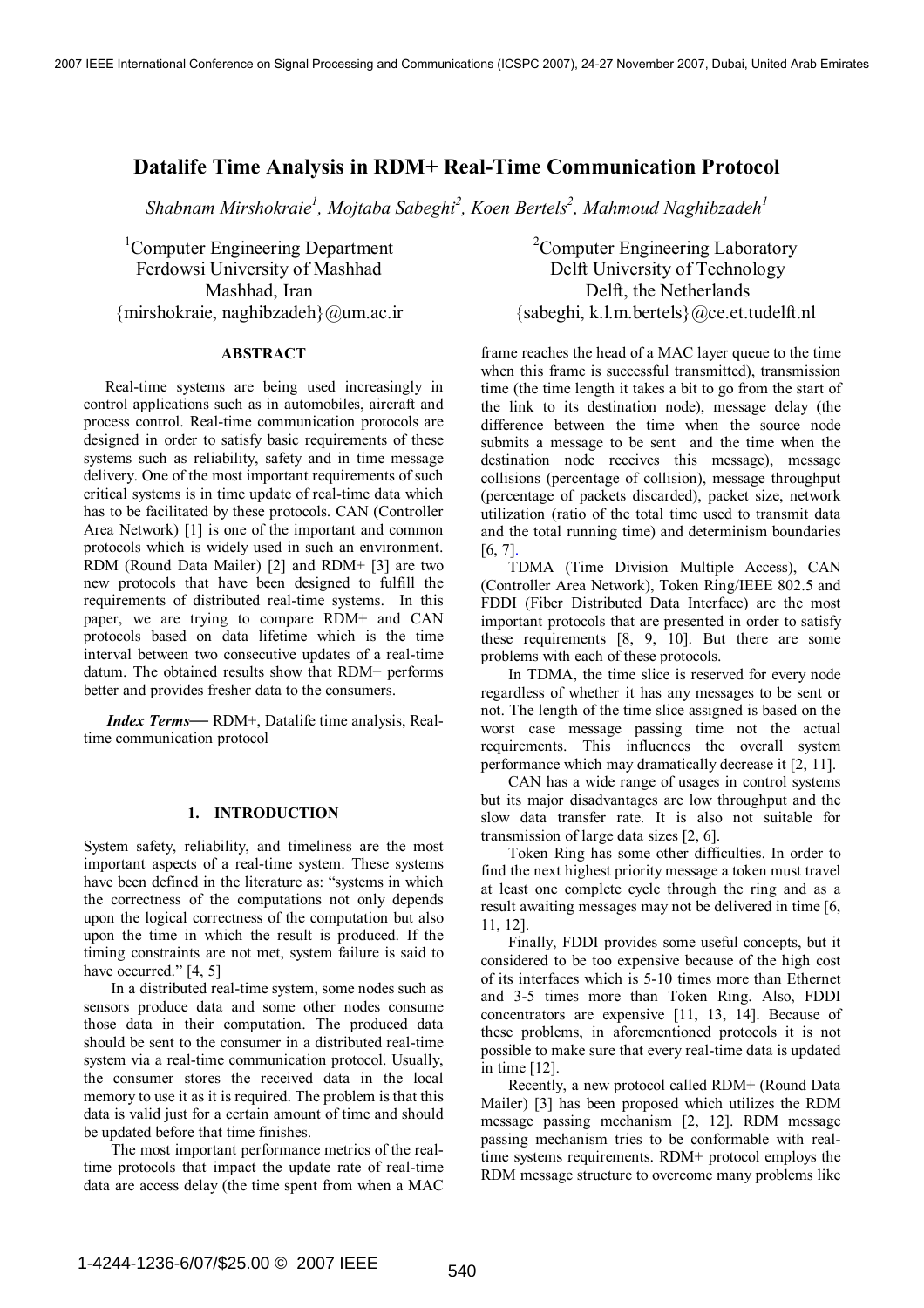token traveling and inefficient use of bandwidth. It can also guarantee the in time update of each real-time data.

In the original version, the RDM is multilayer protocol [12] in contrast with RDM+ which is a MAC layer protocol. RDM+ with its different and improved structure shows better performance than RDM [3, 15]. It has been designed for MAC layer to exploit modularity in the protocol design and to be used in conjunction with any protocols which are in the market for other layers of the multilayered communication protocols [3, 15].

The rest of the paper is organized as follows. Section 2 presents an overview of RDM message passing mechanism. The comparison metrics and the obtained results have been covered in sections 3 and 4 following by the conclusion section.

## **2. RDM MESSAGE-PASSING MECHANISM**

To utilize RDM message structure and RDM messagepassing mechanism, a logical ring ordering is assumed in order to connect the nodes together.

RDM message passing mechanism proposes eight types of messages to manage all the messaging requirements of a distributed real-time system. These eight types are (I) critical message, (II) acknowledgement in reply to receiving the critical message, (III) request to resend the last message when the critical message is not received properly, (IV) "Are you alive?" message which is sent when the destination node does not send an acknowledgement within a predefined period, (V) "I'm alive" message, (VI) restructuring message which is broadcasted by the coordinator in the system initialization or re-initialization phase to introduce the message type I structure, (VII) non-real-time message and (VIII) real-time break message.

In RDM message passing mechanism, the most important message is message of type I or the critical message. There is only one such message that travels between nodes. Critical message circulates clockwise (or counterclockwise) around the logical ring and carries all the real-time data/results. A detailed presentation of this message and its structure can be found on [3, 15]. When a given node receives the critical message, it has the permission to load its real-time data on the message. Then, the node will send the message to its clockwise (counterclockwise) neighbor.

A detailed message delivery analysis and fault tolerance aspects of this messaging mechanism has been studied in [16].

## **3. COMPARISON METRICS**

A key characteristic of the real-time data is that they are valid for the consumer for a pre-defined amount of time and the data which are older than this, are not useful. Therefore, these data should be updated before expiration of this pre-defined time. We define *data validity time* as the allowed time duration after the last update of realtime data to be usable by the consumer.

In our simulation, two main performance factors are computed: *average datalife time* and *invalid data access*  *ratio*. In order to do this, first we specify life time and also validity time for each real-time data. Datalife time is the time interval between two consecutive updates of the real-time data. In this simulation we compute average of this quantity for all the consumers (consumers are those nodes that use data which are produced by other nodes in the system). Datalife time has an inverse relationship to the update rate of real-time data, meaning the faster the update rate, the shorter the datalife time of a given piece of data.

If the life time of a given real-time data exceed its validity time, this data is assumed useless and it is called invalid data. As a result, if a node gets access to this invalid data then it is called invalid data access. Thus, invalid data access ratio is defined by the ratio of the number of invalid data accesses to the total number of data accesses (in this paper invalid data access ratio is computed in percentage form).

In the next section, we will study and compare RDM+ and CAN protocols based on these metrics. The comparisons have been done for both RDM+ and CAN in two different cases: messages with size of maximum 8 bytes and messages with size of maximum 1000 bytes. These cases have been considered to study the protocols performance for small data size as well as large data size.

Each node is the consumer of maximum five realtime data. Data validity time is assumed to be less than 1500 milliseconds in case of messages with size of maximum 1000 bytes, but it is assumed to be less than 500 milliseconds in case of messages with size of maximum 8 bytes. It should be mentioned that all of these numbers are randomly generated.

## **4. SIMULATION RESULTS**

The average datalife time and invalid data access ratio for messages with size of maximum 1000 bytes are shown in figure 1 and 2. It should be mentioned that the curve fitting technique is used in drawing the average datalife time and invalid data access ratio diagrams. As we can see in figure 1 and 2, RDM+ performs better than CAN with a considerable difference.

There are two main reasons for different behavior of RDM+ and CAN, in this case. The first and more important reason is that RDM+ utilizes the RDM message-passing mechanism. As we mentioned before, in RDM message-passing mechanism a collection of all real-time data encapsulate in one so-called critical message. In fact, there is only one message that circulates around the logical ring and has the responsibility to update each real-time data which is needed by other nodes. This mechanism leads to the more effective bandwidth utilization in comparison with protocols like CAN which delivers each data to the destination node separately [12, 16]. The better use of bandwidth results in faster update of data and therefore the average datalife time becomes lower.

The second reason is the slow data transfer rate and low performance of CAN in delivering messages with more than 8 bytes data size [6]. This leads to limited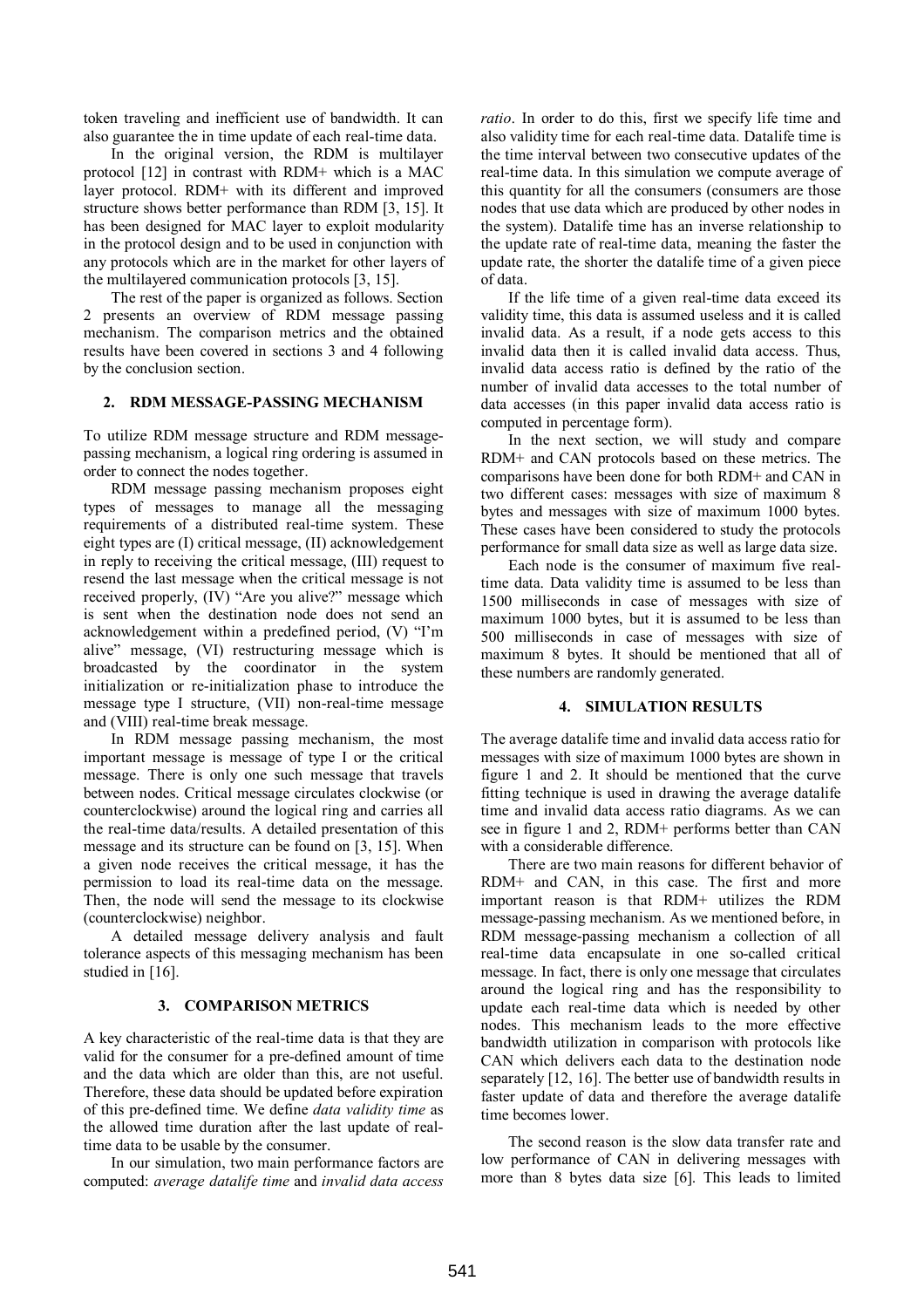throughput for CAN and makes it unsuitable for transmission of messages with larger data sizes [6, 17, 18]. As we mention before, datalife time has an inverse relationship to the update rate of real-time data, so increase in update rate of real-time data result in datalife time reduction and consequently to the reduction of the expiration probability of data validity time.



**Figure 1.** Average datalife time for messages with maximum 1000 bytes data size



**Figure 2.** Invalid data access ratio for messages with maximum 1000 bytes data size

So in comparison with CAN, in RDM+ the chance of the accesses to be invalid will be decreased as it is shown in Figure 2.

In Figure 3 and 4, results of the average datalife time and invalid data access ratio for messages with size less than 8 bytes are shown. In this case RDM+ and CAN results get closer to each other in both metrics, but RDM+ still obtains better results. The main reason that causes these close results is the messages data size which is bounded to 8 bytes. CAN shows better performance and better throughput for passing messages with less than 8 bytes data size in comparison with messages with size larger than 8 bytes [6]. So, in this case CAN can update real-time data faster and therefore the life time of realtime data becomes shorter than previous case. But, still, the effective bandwidth utilization in RDM+ and the longer transmission time in CAN cause the higher update rate of the real-time data in RDM+ [6, 18, 19]. As it is obvious in Figure 3 and 4, both RDM+ and CAN obtain better results than previous case. The reason is that shorter messages can be delivered faster.



 **Figure 3.** Average datalife time for messages with maximum 8 bytes data size



**Figure 4.** Invalid data access ratio for messages with maximum 8 bytes data size

As a general conclusion, RDM+ with its higher update rate and the lower invalid data access ratio can better match with real-time systems that insist on a short time intervals between two consecutive updates. Such systems require real-time data which are updated recently and do not desire to use out dated data.

### **5. CONCLUSION**

In this paper we briefly described RDM message-passing mechanism and its impact on RDM+ protocol performance. We compared RDM+ with CAN to see which one has a better update rate. Invalid data access ratio and average data life time have been computed for both protocols and it has been shown that RDM+